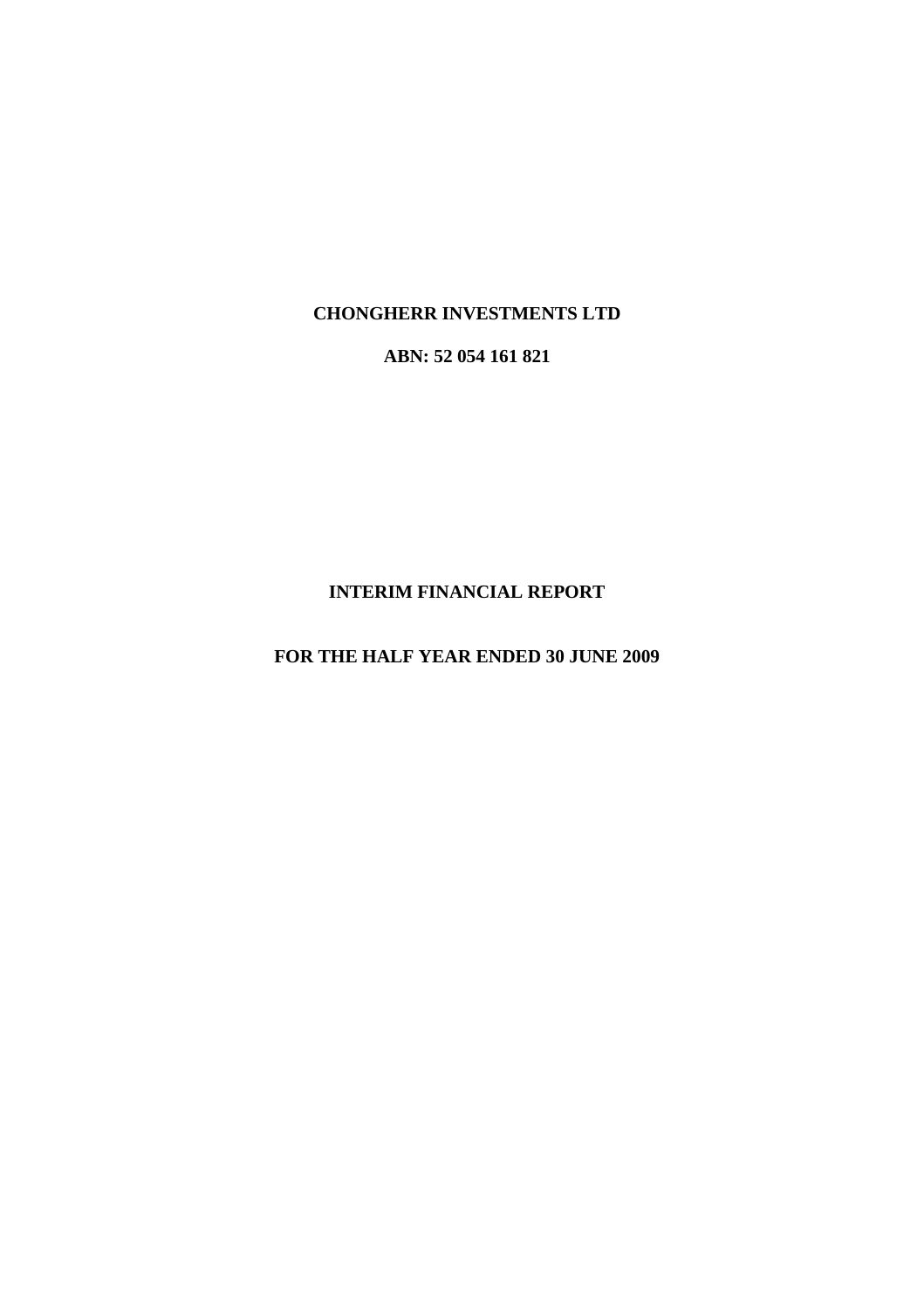# **C H O N G H E R R I N V E S T M E N T S L T D – INTERIM FINANCIAL R E P O R T**

# **Directors' Report**

Your directors submit their report together with the consolidated interim financial report for the half year ended 30 June 2009, and the review report thereon.

#### **DIRECTORS**

The names of the company's directors in office during the half year and until the date of this report are as below. Directors were in office for the entire period unless otherwise stated.

Dehui Liu (Chairman & Managing Director) Sophia Xiaoqing Kong Zhen Lu Peijuan Zhuang (appointed on 08 July 2009)

ChongHerr's corporate governance statement is publicly available on the company website.

#### **REVIEW AND RESULTS OF OPERATIONS**

The ChongHerr Group sales revenue for the half year was \$1,264,393 (30 June 2008: \$1,328,998 ), a 5% decrease from the comparative six month period. The reduced sales value is based on decreased sales volumes due to the project delays under strict credit control imposed by the Chinese government, and the resultant risk control policy applied by the Group to minimize the risk of default payments from customers.

Consolidated net loss after income tax for the half year was \$343,805 (30 June 2008: profit \$32,086). The ChongHerr Group continues to experience inflationary pressure on operating costs and this, along with the lower sales result, has contributed to the loss in the current period. As identified in the December 2008 Annual Report, the ChongHerr Group is economically dependent on its major China based customer, Shenzhen Helidon Sandstone Ltd. This remains the case at 30 June 2009 and details of the current position within this customer are set out in Notes 5 and 17 of the consolidated interim financial report.

The ChongHerr group's ability to continue trading as a going concern is dependent upon the collection of the amounts owing to the Group by Shenzhen Helidon Sandstone Ltd within a timeframe that provides working capital for the Group. The Directors acknowledge the importance of this customer to the Group and that the customer has historically settled its obligations to the Group. The Directors have agreed repayment schedules with the debtor. Based on the Group's cash flow projections for the twelve months ending 30 June 2010, the agreed repayment arrangements would allow the Group to operate within its existing banking facility.

On the basis of the above, the Directors have formed the view that it is appropriate to prepare the financial report on a going concern basis.

#### *SANDSTONE QUARRYING AND PRODUCTION*

During the half year, cost control and efficiency improvement has remained a top priority in the quarry management. Additional machinery and equipment have been purchased to increase the production volume and product variety to meet with local demand. The introduction of new sandstone products such as B-grade boulders, sawn boulders and tailor-made steppers has expanded not only the product mix of the quarry but also the customer base.

#### *OVERSEAS SALES AND MARKETING*

In the current world economic and financial circumstances, trading conditions are difficult for the Group's operation. Exports have softened in the first half of the year due to the project delays under credit restrictions imposed by the Chinese government. The current market strategy is to strengthen the brand name of ASI Sandstone to position the Group to offset the market pressure on selling prices and strong competition from sandstone exporters from other Helidon quarries. However, the Board anticipates that the market outlook for sandstone products remains strong in China, particularly the large residential and commercial projects in southern and northern regions.

#### *FINANCIAL*

As outlined above, ChongHerr remains economically dependent on its major customer in China. The directors closely monitor trading with this customer and collection of amounts receivable. A risk control policy has been applied to offset the risk associated with the slow collections from this customer. The Board and management are also continually monitoring the costs of the ChongHerr Group.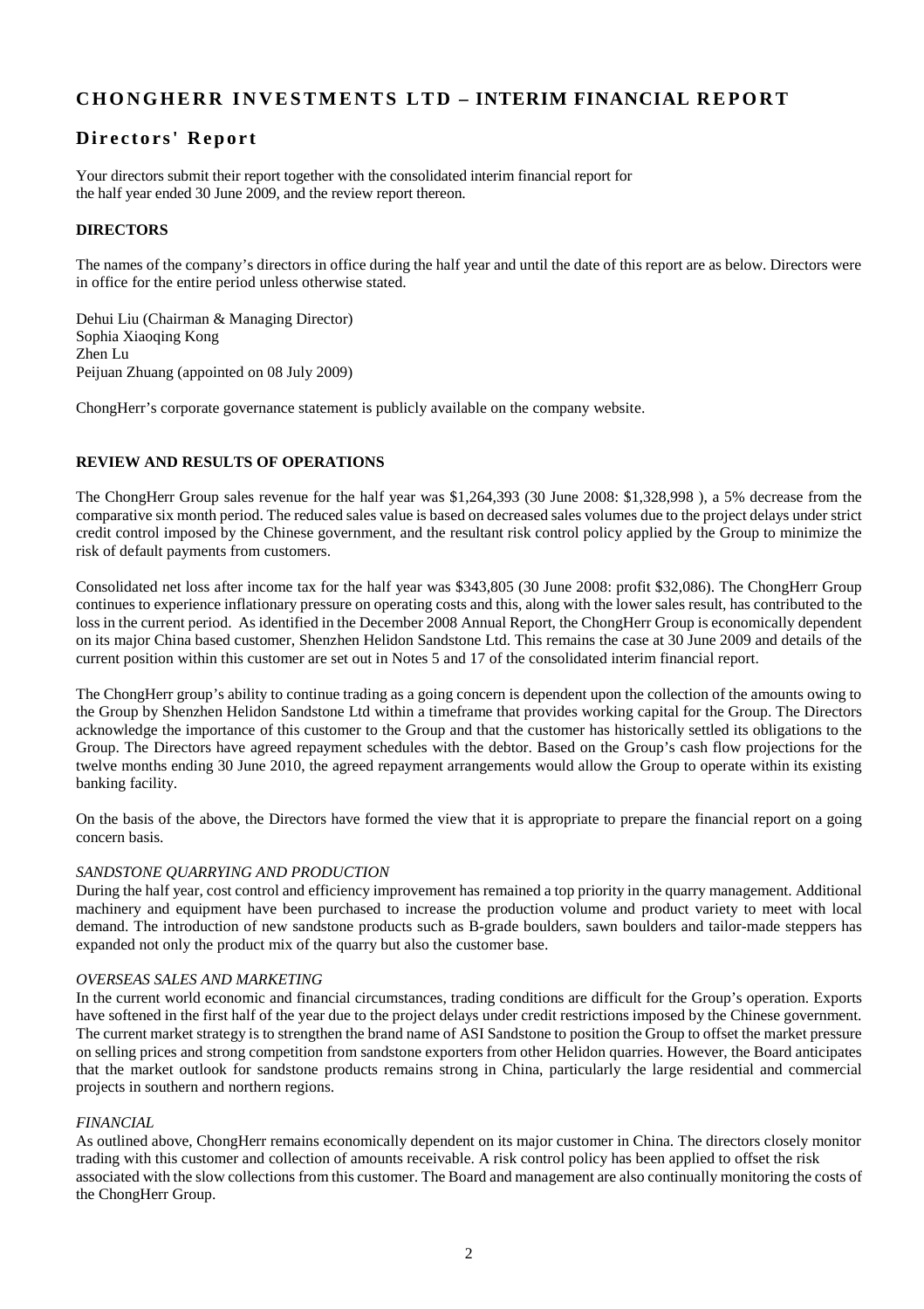# **C H O N G H E R R I N V E S T M E N T S L T D – INTERIM FINANCIAL R E P O R T**

### $Directors' Report (continued)$

The reviewed interim financial statements of the consolidated entity accompany this directors' report. At 30 June 2009 total assets were \$5,682,633 and net assets were \$4,419,273.

#### **AUDITOR'S INDEPENDENCE DECLARATION**

The lead auditor's independence declaration is set out on page 4 and forms part of this directors' report for the half year ended 30 June 2009.

Signed in accordance with a resolution of the directors.

刘志靖

Dehui Liu Managing Director

31 August 2009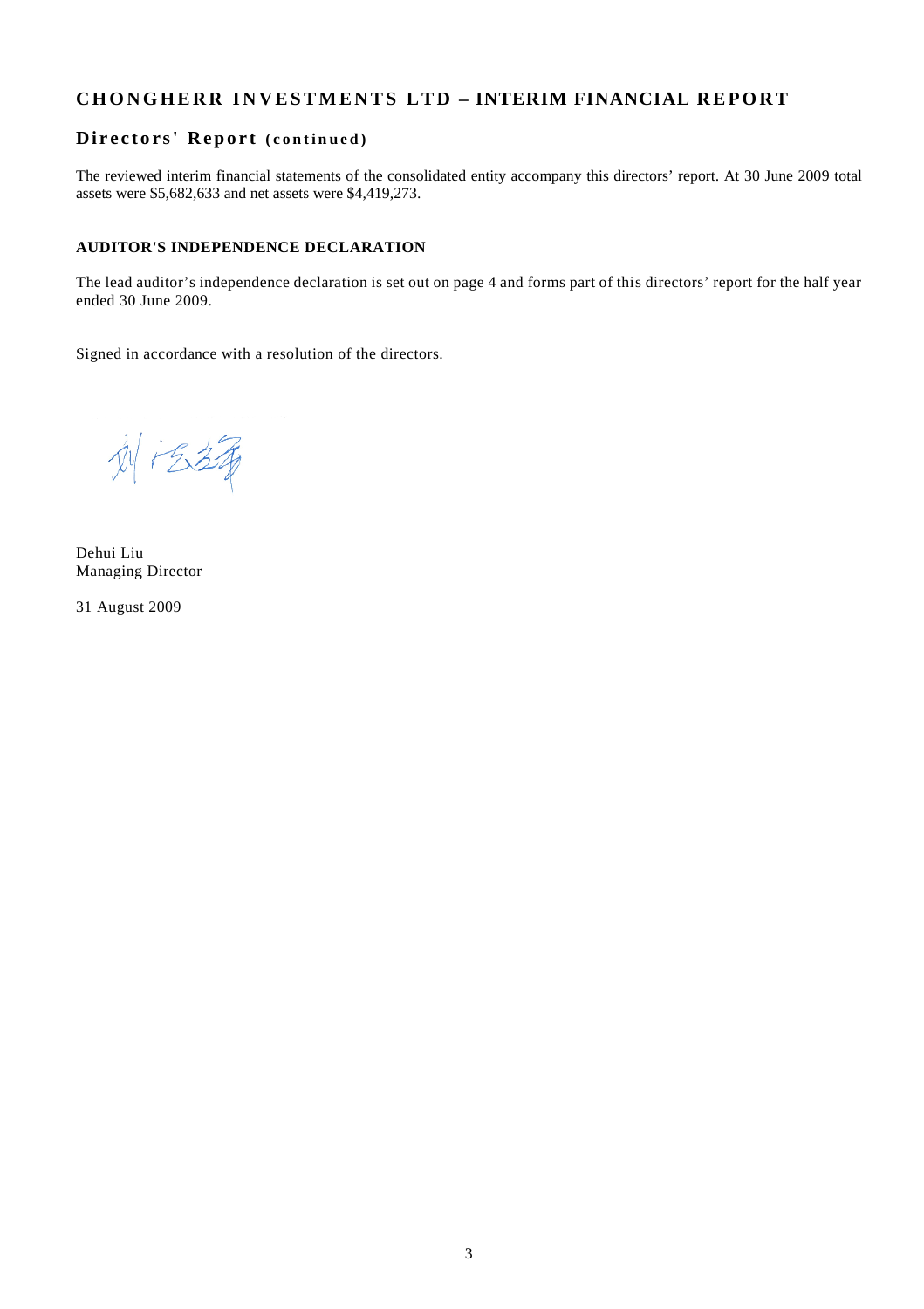

# Lead Auditor's Independence Declaration under Section 307C of the Corporations Act 2001

To: the directors of ChongHerr Investments Limited

I declare that, to the best of my knowledge and belief, in relation to the review for the half-year ended 30 June 2009 there have been:

- no contraventions of the auditor independence requirements as set out in the  $(i)$ Corporations Act 2001 in relation to the review; and
- no contraventions of any applicable code of professional conduct in relation to the  $(ii)$ review.

While7 **KPMG** M L Gray Partner

**Brisbane** 31 August 2009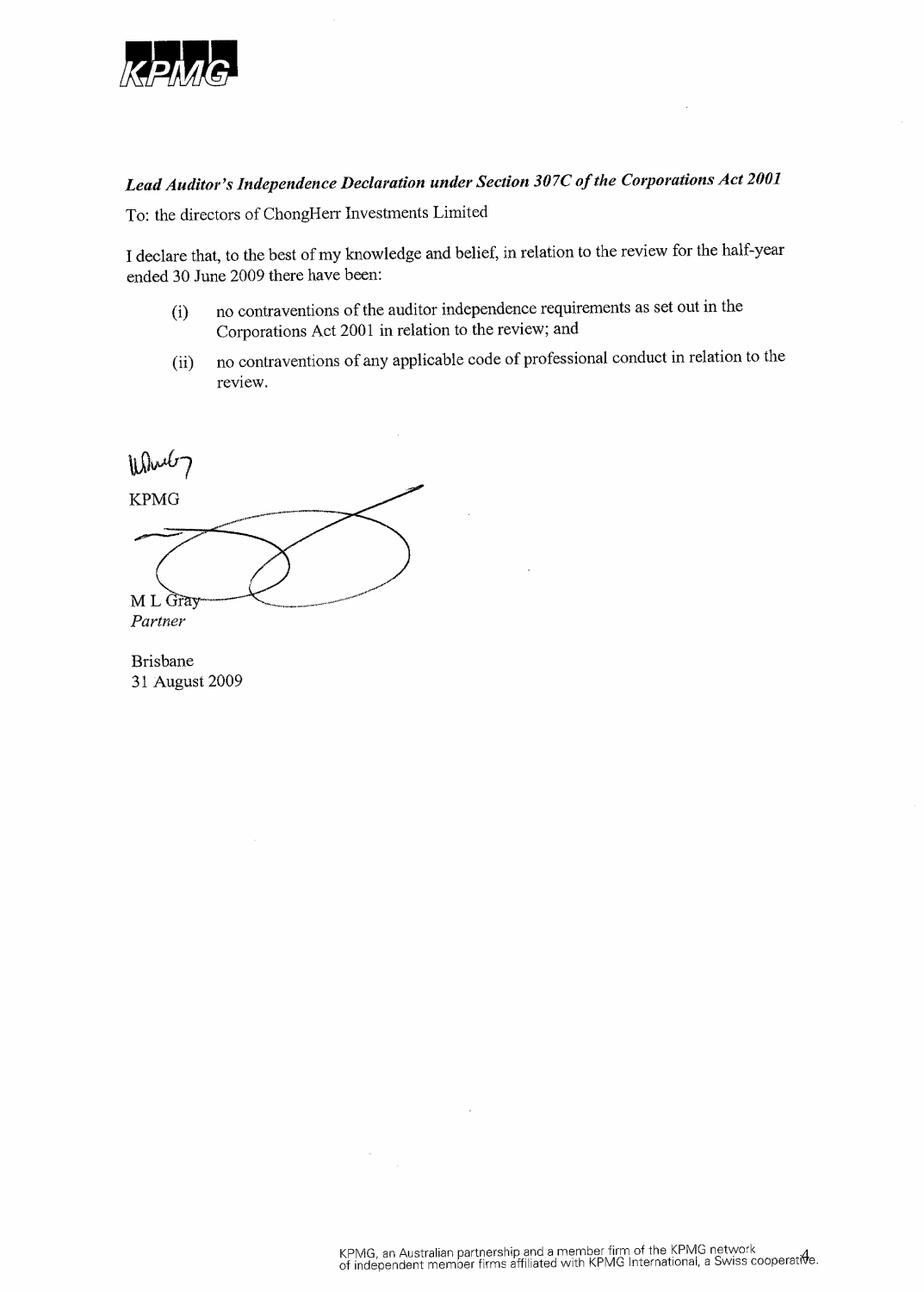# **C H O N G H E R R IN V E S T ME N T S L T D – INTERIM FINANCIAL R E PO R T**

# **CONDENSED CONSOLIDATED STATEMENT OF COMPREHENSIVE INCOME**

# **FOR THE HALF YEAR ENDED 30 JUNE 2009**

|                                                                    | <b>Notes</b> | CONSOLIDATED    |                    |
|--------------------------------------------------------------------|--------------|-----------------|--------------------|
|                                                                    |              | 30 June<br>2009 | 30 June<br>2008    |
| <b>Revenue</b>                                                     |              | \$              | \$                 |
| Sale of goods                                                      |              | 1,264,393       | 1,328,998          |
| Rental income                                                      |              |                 |                    |
|                                                                    |              | 1,264,393       | 1,328,998          |
| Cost of sales                                                      |              | (1, 138, 259)   | (900, 288)         |
| <b>Gross profit</b>                                                |              | 126,134         | 428,710            |
| Other income                                                       | 2(i)         | 204,655         | 275,536            |
| Selling and distribution expenses                                  |              | (419, 836)      | (388, 863)         |
| Corporate and administration expenses                              |              | (233, 184)      | (261, 425)         |
| Finance costs                                                      |              | (21, 574)       | (21, 872)          |
| (Loss)/profit before income tax<br>Income tax expense              |              | (343, 805)      | 32,086             |
| (Loss)/profit after income tax                                     |              | (343, 805)      | 32,086             |
| Net (loss)/profit for the period                                   |              | (343, 805)      | 32,086             |
| Other comprehensive income                                         |              |                 |                    |
| Total comprehensive income for the period                          |              | (343, 805)      | 32,086             |
|                                                                    |              |                 |                    |
|                                                                    |              |                 | Cents per<br>share |
| Earnings per share (cents per share)<br>- basic earnings per share |              | (0.299)         |                    |
| - diluted earnings per share                                       |              | (0.299)         | 0.028<br>0.028     |
| - dividends paid per share                                         | 3            | 0.000           | 0.000              |
|                                                                    |              |                 |                    |

The Condensed Consolidated Statement of Comprehensive Income is to be read in conjunction with the notes to the consolidated interim financial report set out on pages 9 to 17.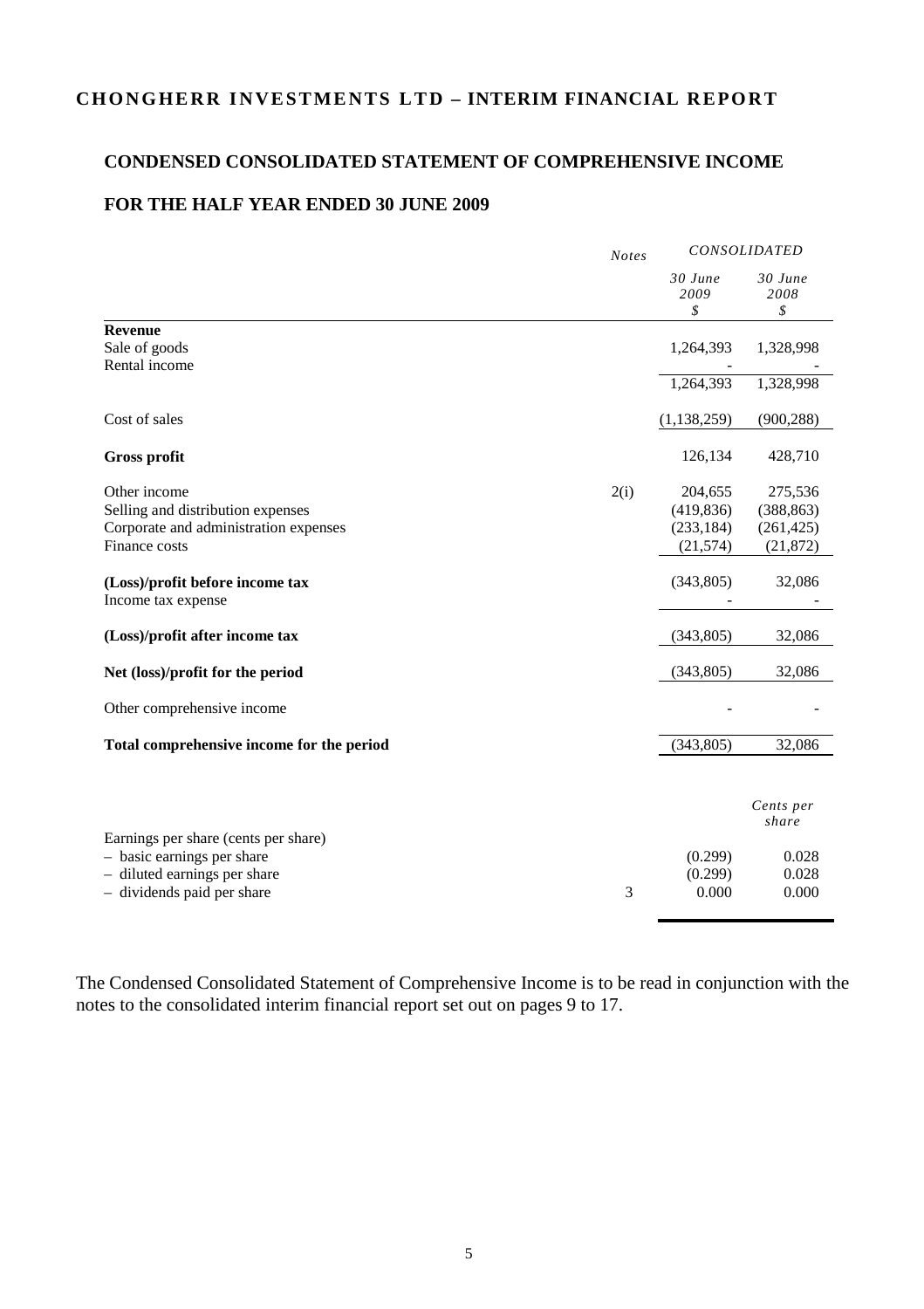# **CONDENSED CONSOLIDATED STATEMENT OF CHANGES IN EQUITY**

# **FOR THE HALF YEAR ENDED 30 JUNE 2009**

|                                                          |               | <b>CONSOLIDATED</b> |                     |
|----------------------------------------------------------|---------------|---------------------|---------------------|
|                                                          | <i>Issued</i> | Accumulated         |                     |
|                                                          | Capital       | Losses              | <i>Total equity</i> |
|                                                          | \$            | \$                  | \$                  |
| At 1 January 2008<br>Comprehensive income for the period | 18,218,667    | (12, 174, 025)      | 6,044,642           |
| Profit for the period                                    |               | 32,086              | 32,086              |
| At 30 June 2008                                          | 18,218,667    | (12, 141, 939)      | 6,076,728           |
|                                                          |               |                     |                     |
| At 1 January 2009                                        | 18,218,667    | (13, 455, 589)      | 4,763,078           |
| Comprehensive income for the period                      |               |                     |                     |
| Loss for the period                                      |               | (343, 805)          | (343, 805)          |
| At 30 June 2009                                          | 18,218,667    | (13,799,394)        | 4,419,273           |
|                                                          |               |                     |                     |

At 30 June 2009 ChongHerr Investments Limited has 114,608,952 ordinary shares on issue (2008: 114,608,952).

The Condensed Consolidated Statement of Changes In Equity is to be read in conjunction with the notes to the consolidated interim financial report set out on pages 9 to 17.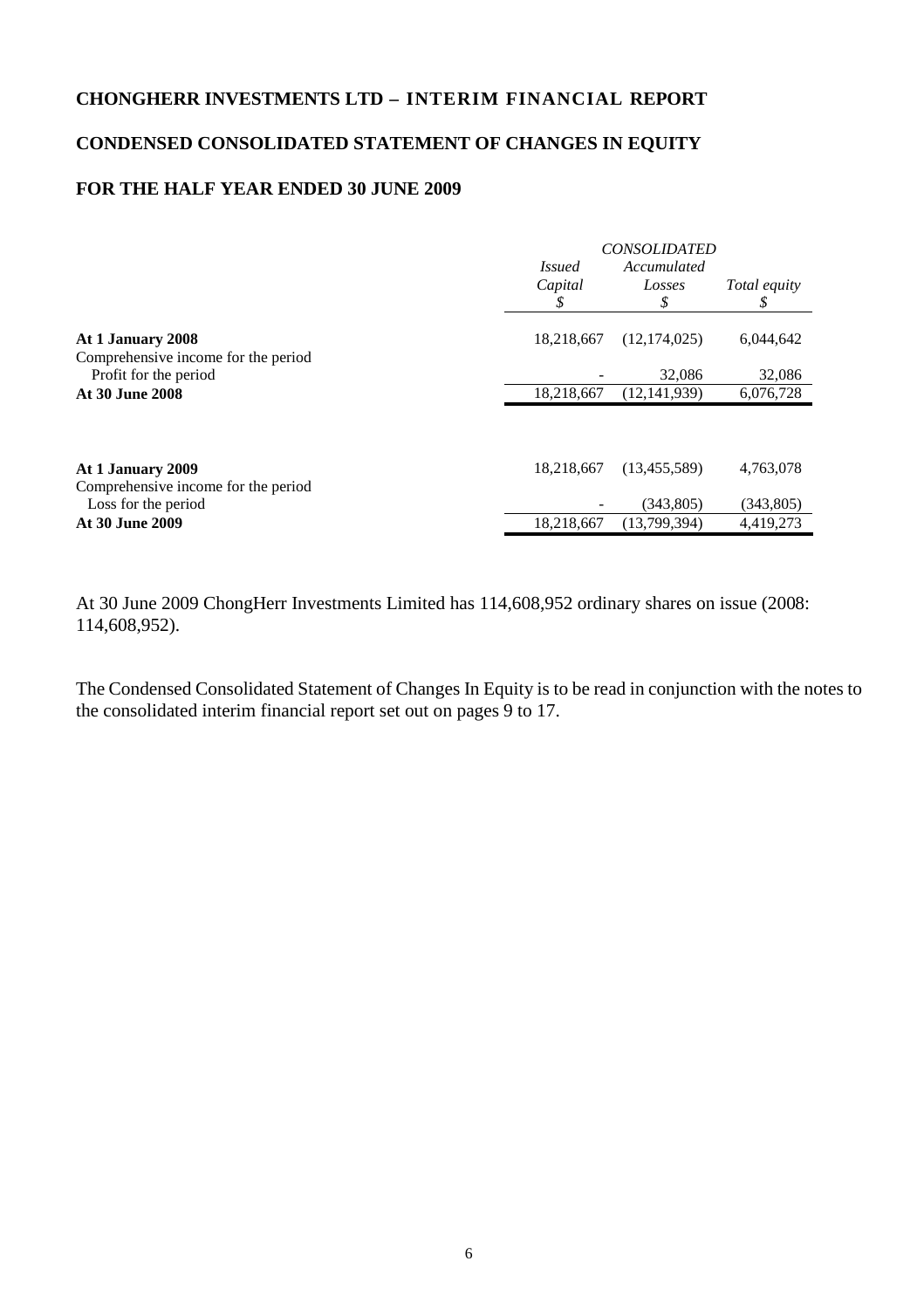# **CONDENSED CONSOLIDATED STATEMENT OF FINANCIAL POSITION AS AT 30 JUNE 2009**

#### *CONSOLIDATED*

|                                      | <b>Notes</b> | As at<br>30 June 2009<br>\$ | As at<br>31 December<br>2008<br>\$ |
|--------------------------------------|--------------|-----------------------------|------------------------------------|
| <b>ASSETS</b>                        |              |                             |                                    |
| <b>Current Assets</b>                |              |                             |                                    |
| Cash and cash equivalents            | 4            | 1,049                       | 398                                |
| Trade and other receivables          | 5            | 2,406,056                   | 2,519,566                          |
| Inventories                          | 6            | 257,863                     | 419,812                            |
| Prepayments                          |              | 17,979                      | 25,187                             |
| Assets classified as held for sale   | 9            |                             | 1,100,000                          |
| <b>Total Current Assets</b>          |              | 2,682,947                   | 4,064,963                          |
| Non-current Assets                   |              |                             |                                    |
| Other financial assets               | 7            | 123,101                     | 128,471                            |
| Property, plant and equipment        | $\,$ 8 $\,$  | 714,692                     | 752,572                            |
| Quarry and reserves                  | 9            | 2,161,893                   | 1,062,987                          |
| <b>Total Non-current Assets</b>      |              | 2,999,686                   | 1,944,030                          |
|                                      |              |                             |                                    |
| <b>TOTAL ASSETS</b>                  |              | 5,682,633                   | 6,008,993                          |
| <b>LIABILITIES</b>                   |              |                             |                                    |
| <b>Current Liabilities</b>           |              |                             |                                    |
| Trade and other payables             |              | 524,187                     | 465,209                            |
| Loans and borrowings                 | 10           | 295,720                     | 351,825                            |
| Provisions                           | 11           | 25,851                      | 19,394                             |
| Deferred Government grant            | 12           | 17,845                      | 17,845                             |
| <b>Total Current Liabilities</b>     |              | 863,603                     | 854,273                            |
| Non-current Liabilities              |              |                             |                                    |
| Loans and borrowings                 | 10           | 263,115                     | 246,078                            |
| Provisions                           | 11           | 136,642                     | 136,642                            |
| Deferred Government grant            | 12           |                             | 8,922                              |
| <b>Total Non-current Liabilities</b> |              | 399,757                     | 391,642                            |
| <b>TOTAL LIABILITIES</b>             |              | 1,263,360                   | 1,245,915                          |
| <b>NET ASSETS</b>                    |              | 4,419,273                   | 4,763,078                          |
|                                      |              |                             |                                    |
| <b>EQUITY</b>                        |              |                             |                                    |
| Issued capital                       |              | 18,218,667                  | 18,218,667                         |
| <b>Accumulated losses</b>            |              | (13,799,394)                | (13, 455, 589)                     |
| <b>TOTAL EQUITY</b>                  |              | 4,419,273                   | 4,763,078                          |

The Condensed Consolidated Statement of Financial Position is to be read in conjunction with the notes to the consolidated interim financial report set out on pages 9 to 17.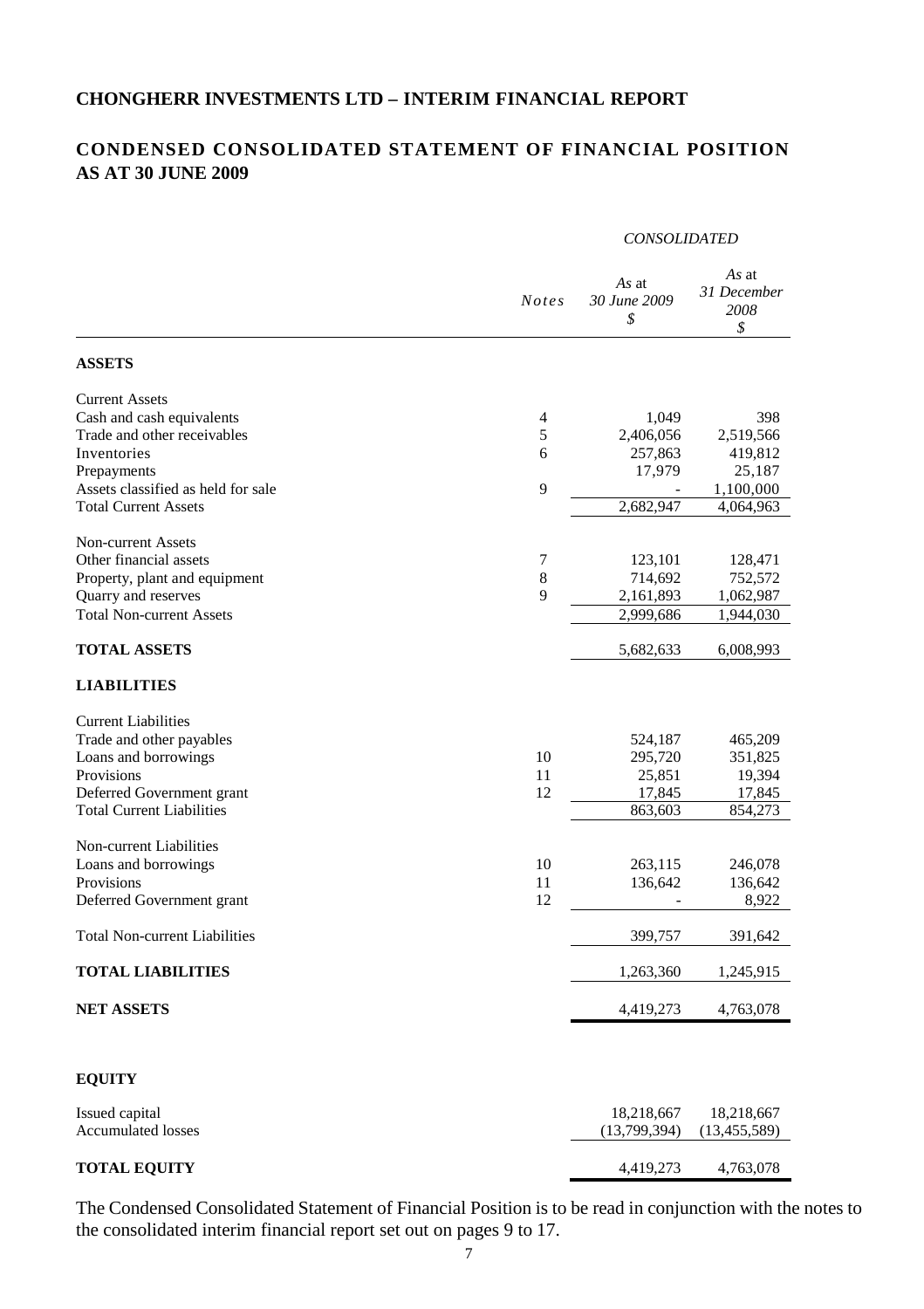# **CONDENSED CONSOLIDATED STATEMENT OF CASH FLOWS**

# **FOR THE HALF YEAR ENDED 30 JUNE 2009**

|                                                                                                                  |              | <b>CONSOLIDATED</b>                             |                                                 |
|------------------------------------------------------------------------------------------------------------------|--------------|-------------------------------------------------|-------------------------------------------------|
|                                                                                                                  | <b>Notes</b> | $30$ June<br>2009<br>\$                         | $30$ June<br>2008<br>\$                         |
| <b>Cashflows from operating activities</b>                                                                       |              |                                                 |                                                 |
| Receipts from customers<br>Payments to suppliers and employees<br>Other income<br>Interest & other finance costs |              | 1,522,120<br>(1,445,716)<br>37,849<br>(21, 574) | 1,240,767<br>(1,304,514)<br>11,547<br>(21, 872) |
| Net cashflows from/(used in) operating activities                                                                |              | 92,679                                          | (74,072)                                        |
| <b>Cash flows from investing activities</b>                                                                      |              |                                                 |                                                 |
| Payments for quarry, property, plant and equipment<br>Receipts from other financial assets                       |              | (8, 874)                                        | (2,590)<br>4,399                                |
| Net cashflows from/(used in) investing activities                                                                |              | (8, 874)                                        | 1,809                                           |
| <b>Cashflows from financing activities</b>                                                                       |              |                                                 |                                                 |
| Repayment of borrowings and lease liabilities                                                                    |              | (65, 650)                                       | (59,275)                                        |
| Net cashflows from/(used in) financing activities                                                                |              | (65, 650)                                       | (59,275)                                        |
| Net increase/(decrease) in cash and cash equivalents                                                             |              | 18,155                                          | (131, 538)                                      |
| Cash and cash equivalents at beginning of period                                                                 |              | (184,093)                                       | (54, 741)                                       |
| Cash and cash equivalents at end of period                                                                       |              | (165,938)                                       | (186, 279)                                      |

The Condensed Consolidated Statement of Cash Flows is to be read in conjunction with the notes to the consolidated interim financial report set out on pages 9 to 17.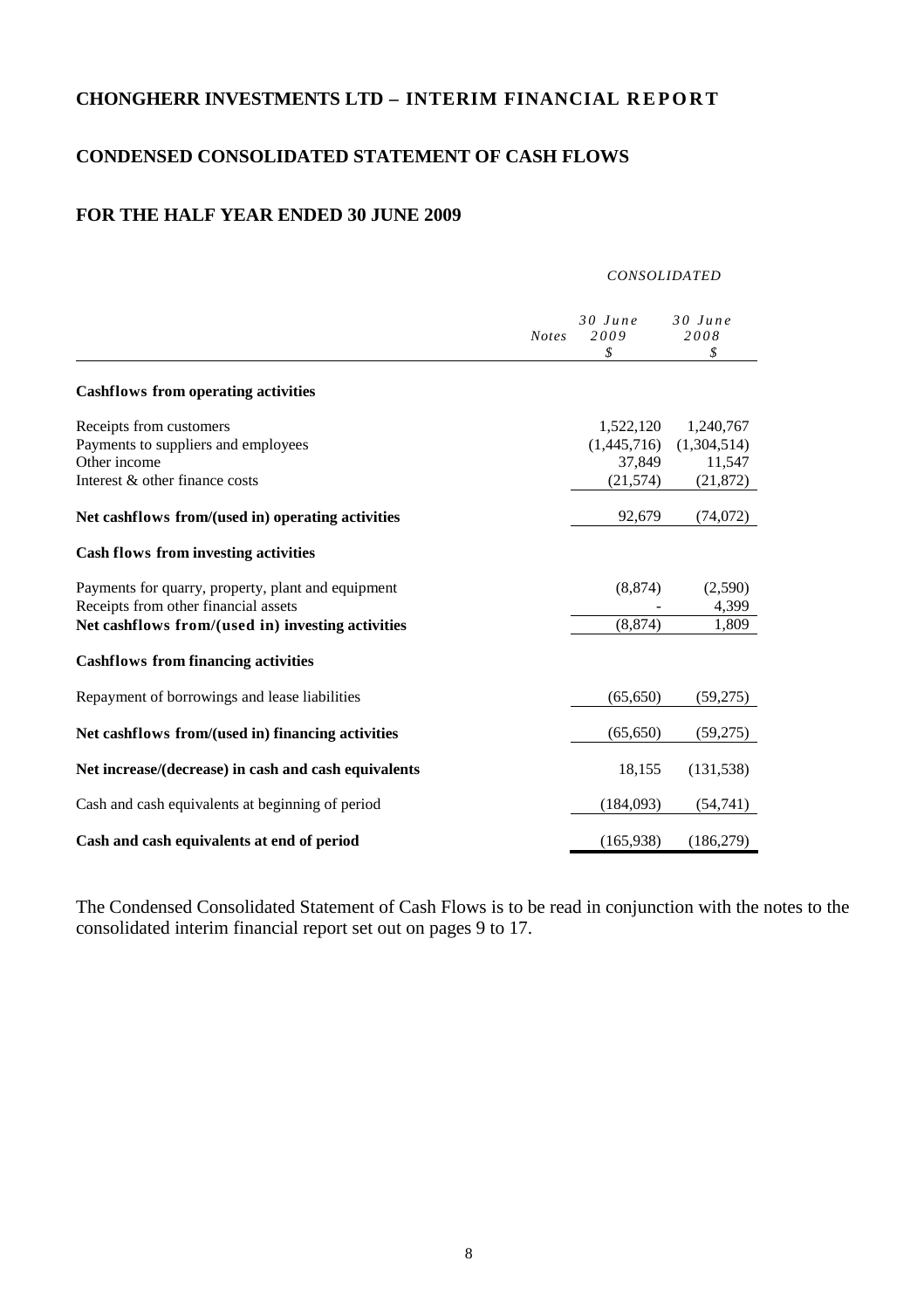# **NOTES TO THE CONDENSED CONSOLIDATED INTERIM FINANCIAL REPORT FOR THE HALF YEAR ENDED 30 JUNE 2009**

#### **1 BASIS OF PREPARATION**

The condensed consolidated interim financial statements cover the consolidated entity of ChongHerr Investments Ltd and its controlled entity (the "ChongHerr Group"). ChongHerr Investments Ltd is a listed public company incorporated and domiciled in Australia.

The nature of the operations and principal activities of the ChongHerr Group are described in Note 13.

#### **(a) Statement of compliance**

The condensed consolidated interim financial statements are a general-purpose financial report, which has been prepared in accordance with the Corporations Act 2001, AASB 134 "Interim Financial Reporting", and other mandatory professional reporting requirements. The consolidated interim financial report of ChongHerr Group also complies with IFRS and interpretations adopted by The International Accounting Standards Board.

The condensed consolidated interim financial statements do not include all notes of the type normally included within the annual financial report and therefore cannot be expected to provide as full an understanding of the financial performance, financial position and financing and investing activities of the consolidated entity as the full financial report. The consolidated interim financial report should be read in conjunction with the annual financial report of ChongHerr Investments Ltd as at 31 December 2008.

It is also recommended that the condensed consolidated interim financial statements be considered together with any public announcements made by ChongHerr during the half year ended 30 June 2009 in accordance with the continuous disclosure obligations of the ASX Listing Rules.

The financial report was authorised for issue in accordance with a resolution of the Board of Directors on 31 August 2009.

#### **(b) Significant accounting policies**

The accounting policies are the same as those adopted in the most recent annual financial report.

#### Going Concern

The financial report has been prepared on a going concern basis that contemplates the continuity of normal operating activities and the realisation of assets and settlement of liabilities in the normal course of business.

At 30 June 2009, the Group's statement of financial position shows total assets of \$5,682,633, total liabilities of \$1,263,360, and net assets of \$4,419,273. Current assets total \$2,682,947 and include cash assets of \$1,049 and receivables of \$2,406,056. Current liabilities total \$863,603.

As discussed in note 17, the Group is economically dependent upon one major customer, Shenzhen Helidon Sandstone Ltd which is a company domiciled in China. The balance of trade receivables as at 30 June 2009 includes \$2,104,064 relating to this customer, of which \$1,287,792 is past due normal trading terms and subject to various repayment plans.

The Group's ability to continue trading as a going concern is dependent upon the collection of the amounts owing to the Group by Shenzhen Helidon Sandstone Ltd within a timeframe that provides working capital for the Group. As set out in the financial report for the year ended 31 December 2008, the Directors have agreed various repayment schedules with the debtor which would result in clearance of the entire balance due of \$2,104,064 by June 2010. As set out in Note 14 payments of \$153,470 have been received since balance date. Based on the Group's cash flow projections for the next twelve months, the agreed repayment arrangements would allow the Group to operate within its existing bank overdraft facility.

On the basis of the above, the Directors have formed the view that it is appropriate to prepare the interim financial report on a going concern basis.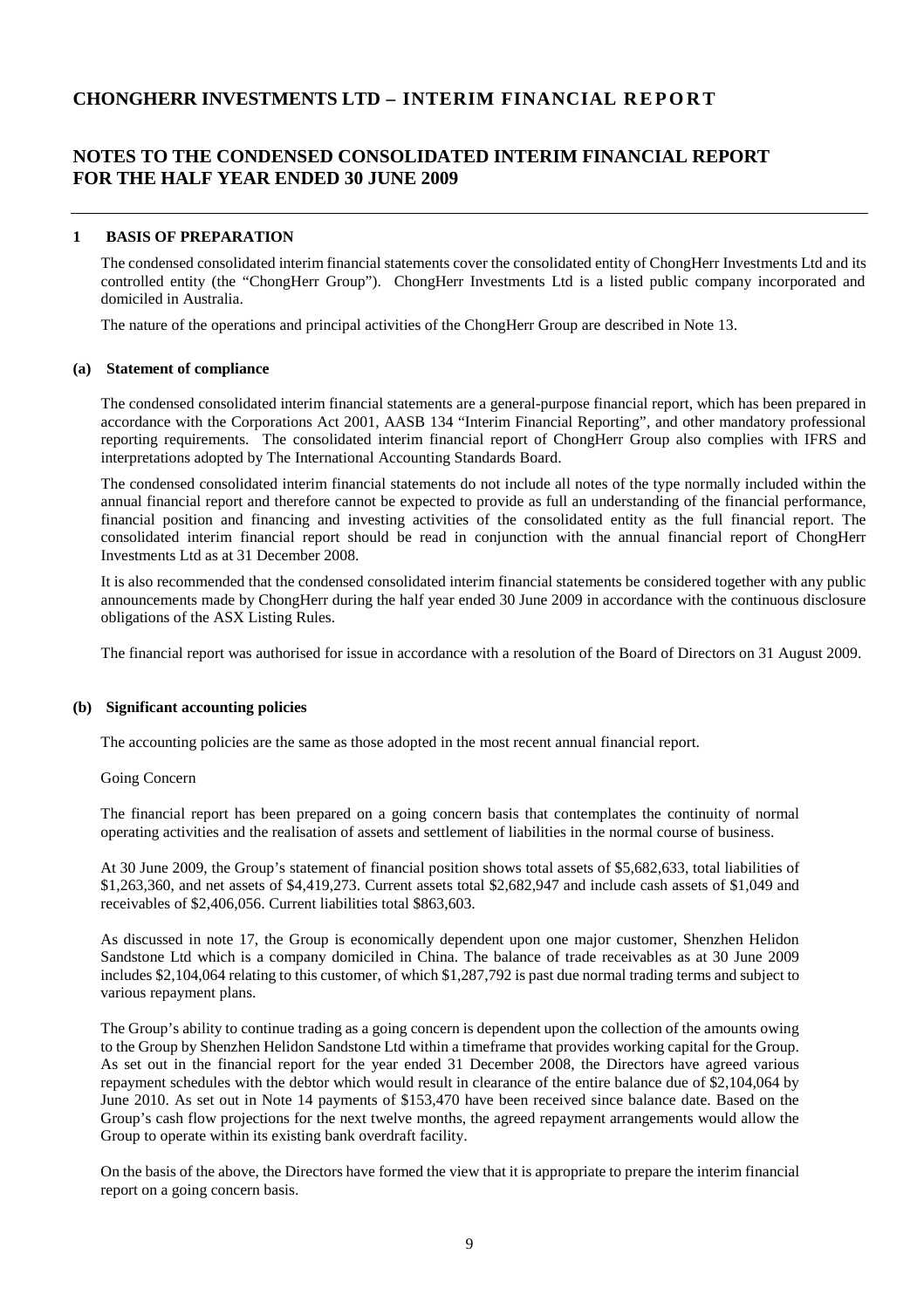# **NOTES TO THE CONDENSED CONSOLIDATED INTERIM FINANCIAL REPORT FOR THE HALF YEAR ENDED 30 JUNE 2009**

#### **1 BASIS OF PREPARATION OF THE HALF YEAR FINANCIAL REPORT (continued)**

Trade and other receivables

The discount rate used in the fair value assessment of trade receivables is 25.5% to reflect current market conditions.

#### **(c) Accounting estimates and judgements**

The preparation of the interim financial report requires management to make judgements, estimates and assumptions that affect the application of accounting policies and the reported amounts of assets and liabilities, income and expense. Actual results may differ from these estimates.

In preparing this consolidated interim financial report, the significant judgements made by management in applying the consolidated entity's accounting policies and the key sources of estimation uncertainty were the same as those that applied to the consolidated financial report as at and for the year ended 31 December 2008.

In particular, as identified in the 2008 Annual Report, one of the Group's quarries has been written down to the estimated fair value on the basis of likely sales value. Also the ChongHerr Group is economically dependent on its major China based customer, Shenzhen Helidon Sandstone Ltd.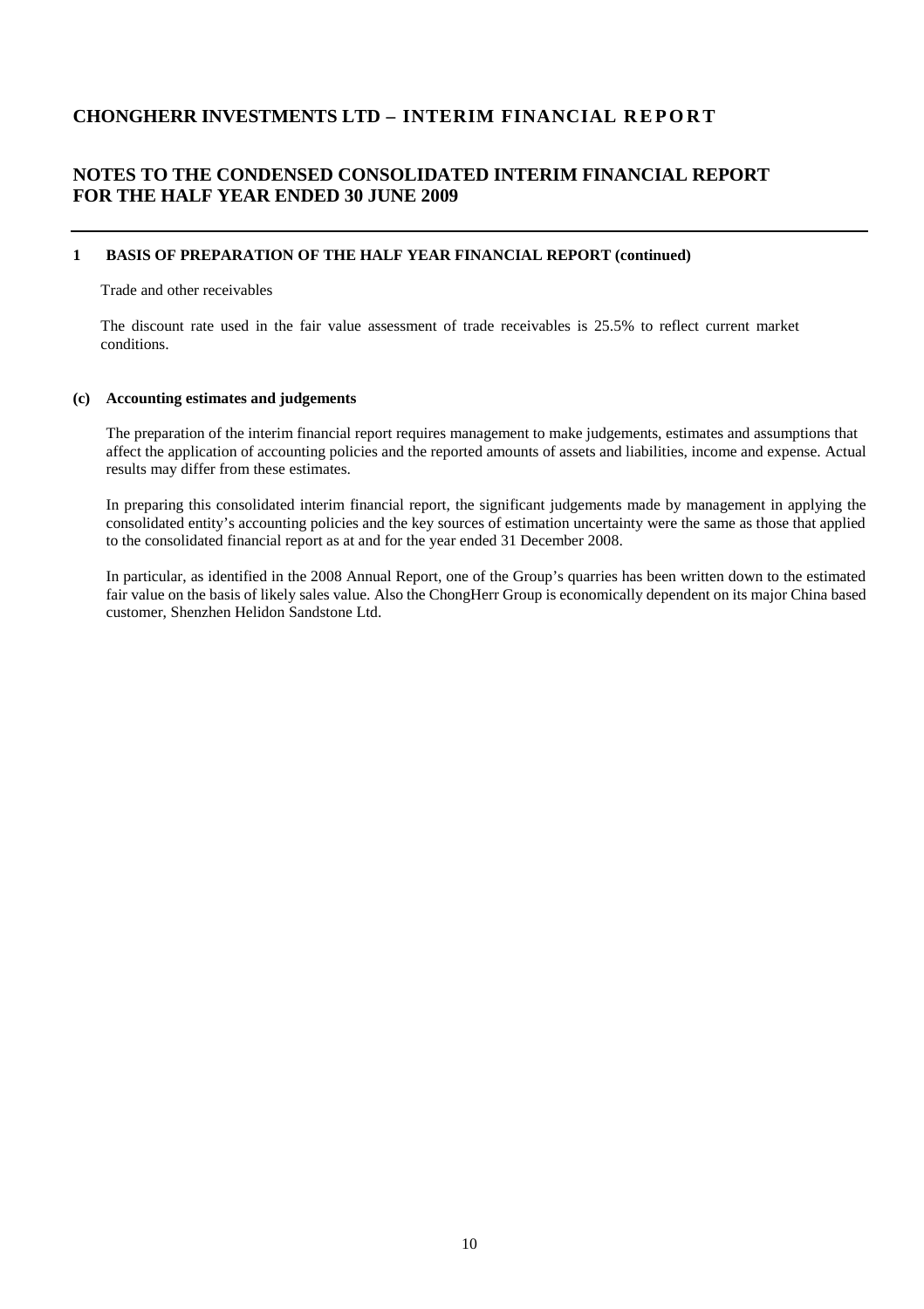# **NOTES TO THE CONDENSED CONSOLIDATED INTERIM FINANCIAL REPORT FOR THE HALF YEAR ENDED 30 JUNE 2009**

| $30$ June<br>2009<br>\$<br><b>REVENUE AND EXPENSES</b><br>Profit before income tax expense includes the following specific revenues and<br>expenses:<br>(i) Other income<br>Finance income:<br>Interest income on trade receivable at amortised cost<br>157,884<br>Other interest income<br>Reversal of impairment loss on trade receivables<br>Government grants<br>8,922<br>Gain on disposal of property, plant and equipment<br>Other income<br>37,849<br>204,655<br>275,536<br>(ii Specific expense items<br>Depreciation<br>85,819<br>Quarry restoration provision charge/(write-back)<br>Amortisation of quarry and reserves<br>6,118<br>Employee benefits<br>359,889<br>Impairment loss on trade receivables<br>45,256<br>Rental expense on operating leases<br>100,186<br>Foreign currency losses/(gains)<br>Loss on disposal of property, plant and equipment<br><b>DIVIDENDS PAID AND PROPOSED</b><br>Equity dividends on ordinary shares:<br>(a) Dividends paid during the half year<br>(b) Dividends proposed and not recognised as a liability |              | <i>CONSOLIDATED</i> |                                      |
|-------------------------------------------------------------------------------------------------------------------------------------------------------------------------------------------------------------------------------------------------------------------------------------------------------------------------------------------------------------------------------------------------------------------------------------------------------------------------------------------------------------------------------------------------------------------------------------------------------------------------------------------------------------------------------------------------------------------------------------------------------------------------------------------------------------------------------------------------------------------------------------------------------------------------------------------------------------------------------------------------------------------------------------------------------------|--------------|---------------------|--------------------------------------|
|                                                                                                                                                                                                                                                                                                                                                                                                                                                                                                                                                                                                                                                                                                                                                                                                                                                                                                                                                                                                                                                             |              |                     | 30 June<br>2008<br>$\mathcal{S}_{0}$ |
|                                                                                                                                                                                                                                                                                                                                                                                                                                                                                                                                                                                                                                                                                                                                                                                                                                                                                                                                                                                                                                                             | $\mathbf{2}$ |                     |                                      |
|                                                                                                                                                                                                                                                                                                                                                                                                                                                                                                                                                                                                                                                                                                                                                                                                                                                                                                                                                                                                                                                             |              |                     |                                      |
|                                                                                                                                                                                                                                                                                                                                                                                                                                                                                                                                                                                                                                                                                                                                                                                                                                                                                                                                                                                                                                                             |              |                     |                                      |
|                                                                                                                                                                                                                                                                                                                                                                                                                                                                                                                                                                                                                                                                                                                                                                                                                                                                                                                                                                                                                                                             |              |                     |                                      |
|                                                                                                                                                                                                                                                                                                                                                                                                                                                                                                                                                                                                                                                                                                                                                                                                                                                                                                                                                                                                                                                             |              |                     | 155,254                              |
|                                                                                                                                                                                                                                                                                                                                                                                                                                                                                                                                                                                                                                                                                                                                                                                                                                                                                                                                                                                                                                                             |              |                     | 2,999                                |
|                                                                                                                                                                                                                                                                                                                                                                                                                                                                                                                                                                                                                                                                                                                                                                                                                                                                                                                                                                                                                                                             |              |                     | 99,812                               |
|                                                                                                                                                                                                                                                                                                                                                                                                                                                                                                                                                                                                                                                                                                                                                                                                                                                                                                                                                                                                                                                             |              |                     | 8,923                                |
|                                                                                                                                                                                                                                                                                                                                                                                                                                                                                                                                                                                                                                                                                                                                                                                                                                                                                                                                                                                                                                                             |              |                     |                                      |
|                                                                                                                                                                                                                                                                                                                                                                                                                                                                                                                                                                                                                                                                                                                                                                                                                                                                                                                                                                                                                                                             |              |                     | 8,548                                |
|                                                                                                                                                                                                                                                                                                                                                                                                                                                                                                                                                                                                                                                                                                                                                                                                                                                                                                                                                                                                                                                             |              |                     |                                      |
|                                                                                                                                                                                                                                                                                                                                                                                                                                                                                                                                                                                                                                                                                                                                                                                                                                                                                                                                                                                                                                                             |              |                     | 89,114                               |
|                                                                                                                                                                                                                                                                                                                                                                                                                                                                                                                                                                                                                                                                                                                                                                                                                                                                                                                                                                                                                                                             |              |                     | (7,616)                              |
|                                                                                                                                                                                                                                                                                                                                                                                                                                                                                                                                                                                                                                                                                                                                                                                                                                                                                                                                                                                                                                                             |              |                     | 11,451                               |
|                                                                                                                                                                                                                                                                                                                                                                                                                                                                                                                                                                                                                                                                                                                                                                                                                                                                                                                                                                                                                                                             |              |                     | 259,428                              |
|                                                                                                                                                                                                                                                                                                                                                                                                                                                                                                                                                                                                                                                                                                                                                                                                                                                                                                                                                                                                                                                             |              |                     |                                      |
|                                                                                                                                                                                                                                                                                                                                                                                                                                                                                                                                                                                                                                                                                                                                                                                                                                                                                                                                                                                                                                                             |              |                     | 88,569                               |
|                                                                                                                                                                                                                                                                                                                                                                                                                                                                                                                                                                                                                                                                                                                                                                                                                                                                                                                                                                                                                                                             |              |                     | 2                                    |
|                                                                                                                                                                                                                                                                                                                                                                                                                                                                                                                                                                                                                                                                                                                                                                                                                                                                                                                                                                                                                                                             |              |                     |                                      |
|                                                                                                                                                                                                                                                                                                                                                                                                                                                                                                                                                                                                                                                                                                                                                                                                                                                                                                                                                                                                                                                             | 3            |                     |                                      |
|                                                                                                                                                                                                                                                                                                                                                                                                                                                                                                                                                                                                                                                                                                                                                                                                                                                                                                                                                                                                                                                             |              |                     |                                      |
|                                                                                                                                                                                                                                                                                                                                                                                                                                                                                                                                                                                                                                                                                                                                                                                                                                                                                                                                                                                                                                                             |              |                     |                                      |
|                                                                                                                                                                                                                                                                                                                                                                                                                                                                                                                                                                                                                                                                                                                                                                                                                                                                                                                                                                                                                                                             |              |                     |                                      |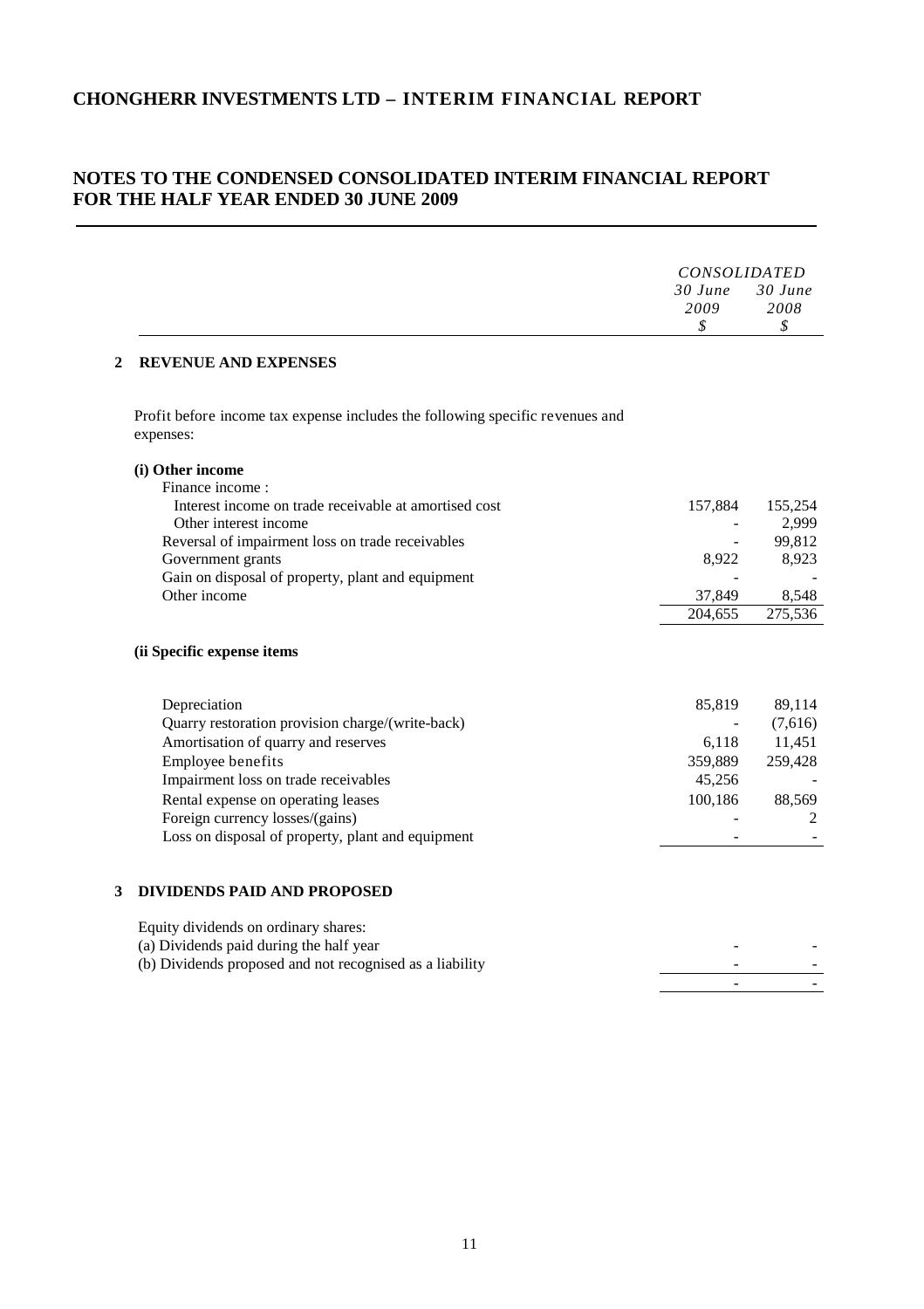# **NOTES TO THE CONDENSED CONSOLIDATED INTERIM FINANCIAL REPORT FOR THE HALF YEAR ENDED 30 JUNE 2009**

|   |                                    | <b>CONSOLIDATED</b>              |                                    |
|---|------------------------------------|----------------------------------|------------------------------------|
|   |                                    | As at<br>$30$ June<br>2009<br>\$ | As at<br>31 December<br>2008<br>\$ |
| 4 | <b>CASH AND CASH EQUIVALENTS</b>   |                                  |                                    |
|   | Cash on hand and at bank           | 1,049                            | 398                                |
| 5 | <b>TRADE AND OTHER RECEIVABLES</b> |                                  |                                    |
|   | Trade debtors                      | 2,463,978                        | 2,532,232                          |
|   | Provision for impairment           | (57, 922)                        | (12, 666)                          |
|   |                                    | 2,406,056                        | 2,519,566                          |
|   | Other receivables                  |                                  |                                    |
|   |                                    | 2,406,056                        | 2,519,566                          |

As detailed in the 2008 Annual Report, the company's major customer is Shenzhen Helidon Sandstone Ltd, based in China. Trading with this customer is on extended terms, such that repayment plans are in place for trade debts relating to the 2008 financial year, and a separate repayment plan for trade debts relating to the current six month period. Revenue and the trade debtor are recognised at fair value, with the financing component of this debt brought to account as interest income on an accruals basis.

As at 30 June 2009, the total amount receivable from this debtor is \$2,104,064 (31 December 2008 \$2,191,006) of which \$1,287,792 is past due normal trading terms and subject to various repayment plans. The directors have agreed various repayment schedules with the debtor which would result in the clearance of the entire balance due of \$2,104,064 by June 2010.

As detailed in the 2008 Annual Report, ChongHerr Group recognises the concentration of credit risk and economic dependency with this debtor. The directors closely monitor trading with this customer and collection of amounts receivable. The directors are satisfied with this trading arrangement. See also Notes 14 and 17.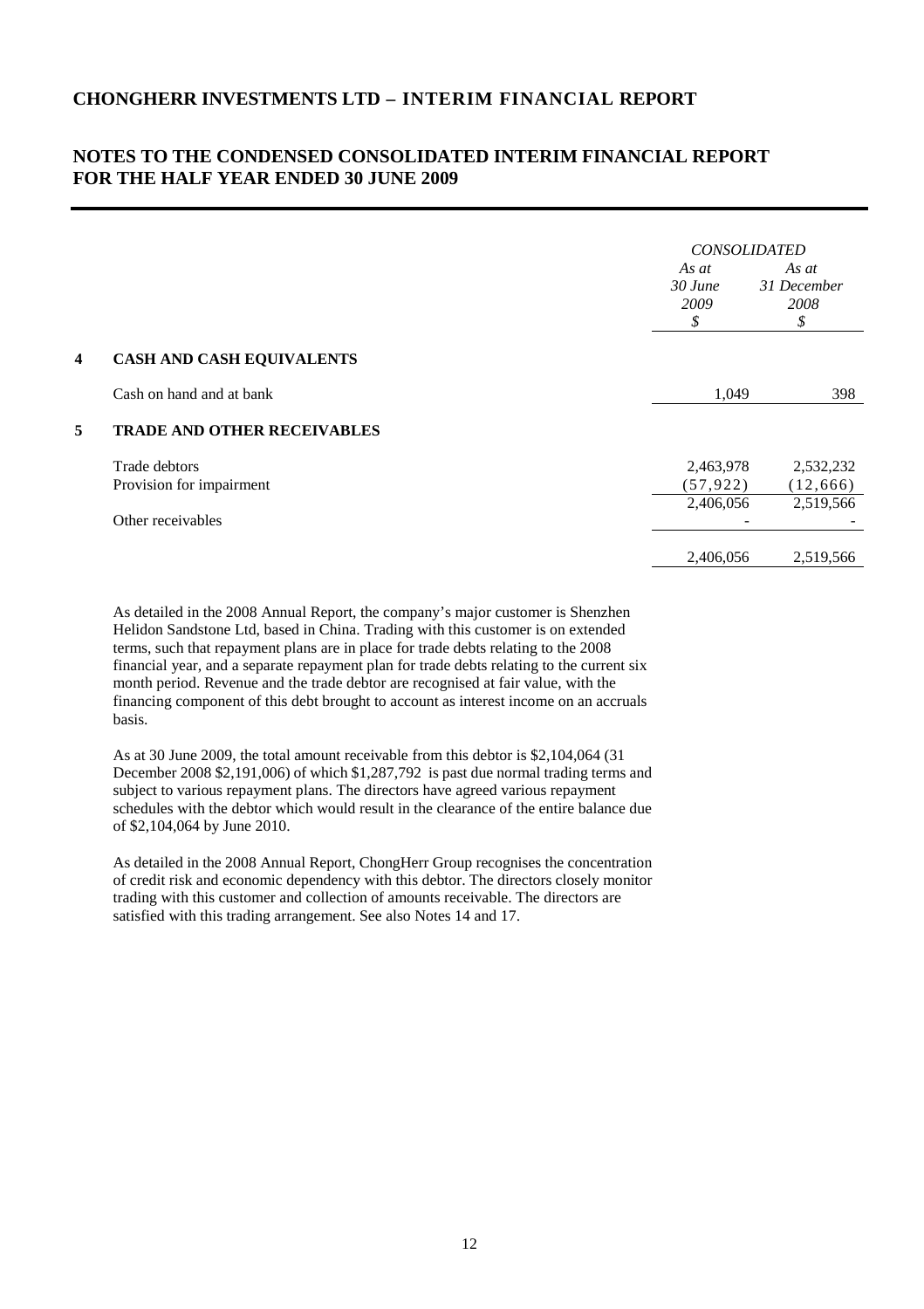# **NOTES TO THE CONDENSED CONSOLIDATED INTERIM FINANCIAL REPORT FOR THE HALF YEAR ENDED 30 JUNE 2009**

|   |                                                                                                            | <b>CONSOLIDATED</b>                 |                                     |
|---|------------------------------------------------------------------------------------------------------------|-------------------------------------|-------------------------------------|
|   |                                                                                                            | As $at$<br>$30$ June<br>2009<br>\$  | As at<br>31 December<br>2008<br>\$  |
| 6 | <b>INVENTORIES</b>                                                                                         |                                     |                                     |
|   | Finished goods and work in progress                                                                        | 257,863                             | 419,812                             |
| 7 | <b>OTHER FINANCIAL ASSETS (Non-Current)</b>                                                                |                                     |                                     |
|   | Security deposits                                                                                          | 123,101                             | 128,471                             |
|   | Security deposits include \$76,949 (31 December 2008: \$74,823) lodged as security for<br>bank guarantees. |                                     |                                     |
| 8 | PROPERTY, PLANT & EQUIPMENT                                                                                |                                     |                                     |
|   | Quarry land                                                                                                | 141,042                             | 141,042                             |
|   | Owned plant & equipment<br>Accumulated depreciation and impairment                                         | 1,486,621<br>(1,216,649)<br>269,972 | 1,482,771<br>(1,177,714)<br>305,057 |
|   | Leased plant & equipment<br>Accumulated amortisation                                                       | 871,770<br>(568,092)<br>303,678     | 827,681<br>(521, 208)<br>306,473    |
|   |                                                                                                            | 714,692                             | 752,572                             |
|   |                                                                                                            |                                     |                                     |

Acquisitions and disposals

During the six months ended 30 June 2009 the consolidated entity acquired assets with a cost of \$47,939, including \$44,089 by way of hire purchase finance.

There were no additions or disposals in the six month period to 30 June 2008.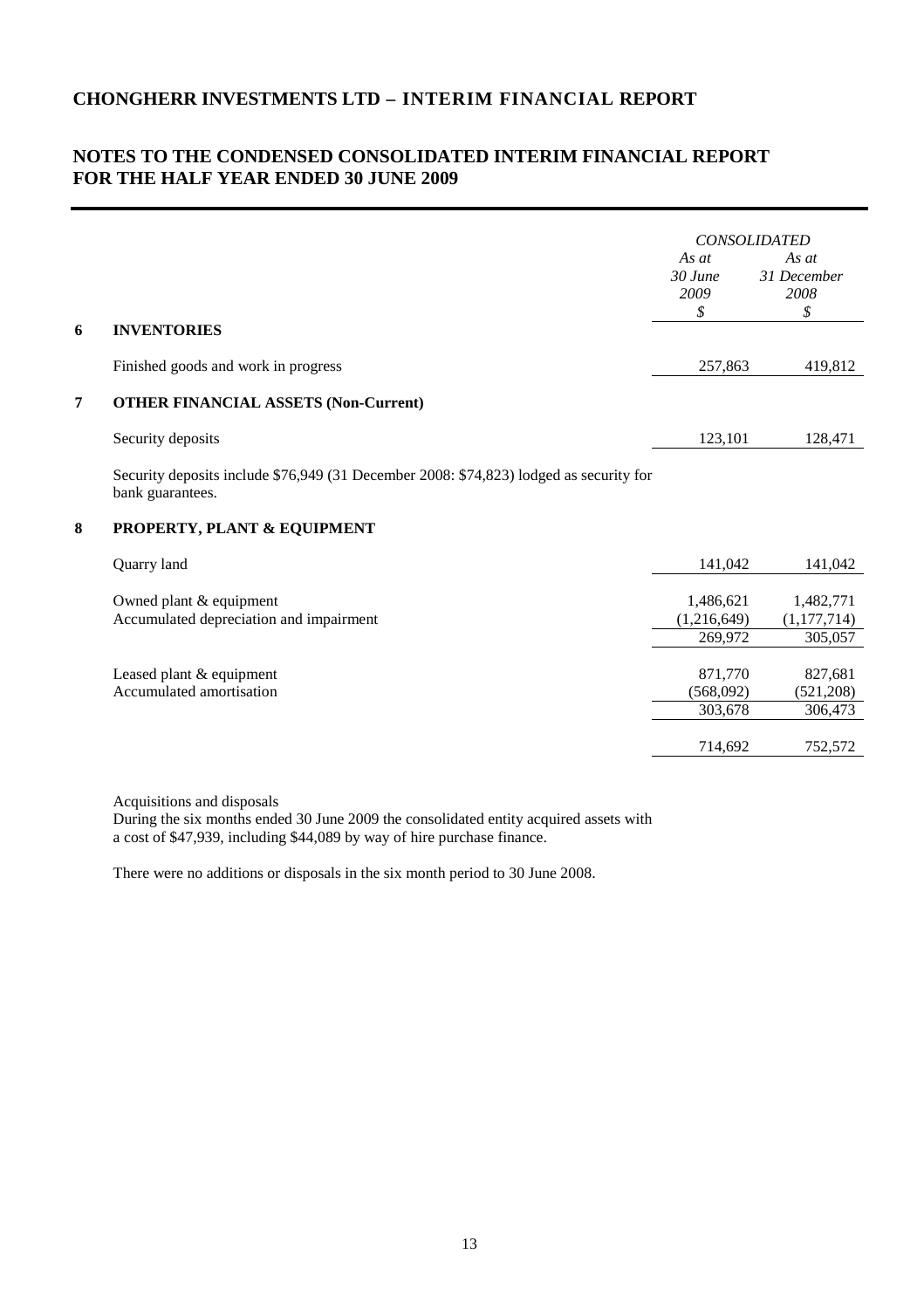# **NOTES TO THE CONDENSED CONSOLIDATED INTERIM FINANCIAL REPORT FOR THE HALF YEAR ENDED 30 JUNE 2009**

|           |                                                                                                                                                                                                                                                                                                                                                                                                             | As at<br>$30$ June<br>2009              | <b>CONSOLIDATED</b><br>As at<br>31 December<br>2008 |
|-----------|-------------------------------------------------------------------------------------------------------------------------------------------------------------------------------------------------------------------------------------------------------------------------------------------------------------------------------------------------------------------------------------------------------------|-----------------------------------------|-----------------------------------------------------|
| 9         | <b>QUARRY AND RESERVES</b>                                                                                                                                                                                                                                                                                                                                                                                  | \$                                      | \$                                                  |
|           | Capitalised expenditure on acquisition, evaluation and development<br>- at Directors' Valuation 1996 (deemed cost)<br>- at cost                                                                                                                                                                                                                                                                             | 4,672,028<br>275,913                    | 4,672,028<br>270,889                                |
|           | Accumulated amortisation<br>Provision for impairment                                                                                                                                                                                                                                                                                                                                                        | 4,947,941<br>(1,151,263)<br>(1,634,785) | 4,942,917<br>(1,145,145)<br>(1,634,785)             |
|           | Quarry and reserves are disclosed in the statement of financial position as :                                                                                                                                                                                                                                                                                                                               | 2,161,893                               | 2,162,987                                           |
|           | Current – assets classified as held for sale $(a)$<br>Non-current – quarry and reserves                                                                                                                                                                                                                                                                                                                     | 2,161,893<br>2,161,893                  | 1,100,000<br>1,062,987<br>2,162,987                 |
|           | (a) As set out in the 31 December 2008 financial statements, one of the Group's<br>quarries was placed on the market for sale and was carried as a current asset at<br>estimated realisable value. In the half year to 30 June 2009, the Group has not<br>actively pursued a sale of the quarry and has reclassified the asset to non-current as at<br>30 June 2009.                                        |                                         |                                                     |
| <b>10</b> | <b>LOANS AND BORROWINGS</b>                                                                                                                                                                                                                                                                                                                                                                                 |                                         |                                                     |
|           | Current<br><b>Bank Overdraft</b><br>Obligation under finance leases, hire purchase contracts and chattel mortgages                                                                                                                                                                                                                                                                                          | 166,987<br>128,733<br>295,720           | 184,491<br>167,334<br>351,825                       |
|           | Non-current<br>Unsecured loans from director related entities<br>Obligation under finance leases, hire purchase contracts and chattel mortgages                                                                                                                                                                                                                                                             | 146,733<br>116,382<br>263,115           | 147,915<br>98,163<br>246,078                        |
|           | During the period to 30 June 2009, a chattel mortgage was entered into for an<br>amount of \$44,089 (30 June 2008: nil). An amount of \$65,650 was repaid during<br>the period ended 30 June 2009 in respect of loans, finance leases and chattel<br>mortgages (30 June 2008: \$61,886). The current obligation includes a residual<br>payment of \$60,000. This amount will be refinanced (refer note 15). |                                         |                                                     |
| 11        | <b>PROVISIONS</b><br>Current<br>Employee benefits                                                                                                                                                                                                                                                                                                                                                           | 25,851                                  | 19,394                                              |
|           | Non-current<br>Employee benefits<br>Quarry restoration                                                                                                                                                                                                                                                                                                                                                      | 5,000<br>131,642                        | 5,000<br>131,642                                    |
| 12        | DEFERRED GOVERNMENT GRANT INCOME<br>Current<br>Non-current                                                                                                                                                                                                                                                                                                                                                  | 136,642<br>17,845                       | 136,642<br>17,845<br>8,922                          |
|           |                                                                                                                                                                                                                                                                                                                                                                                                             |                                         |                                                     |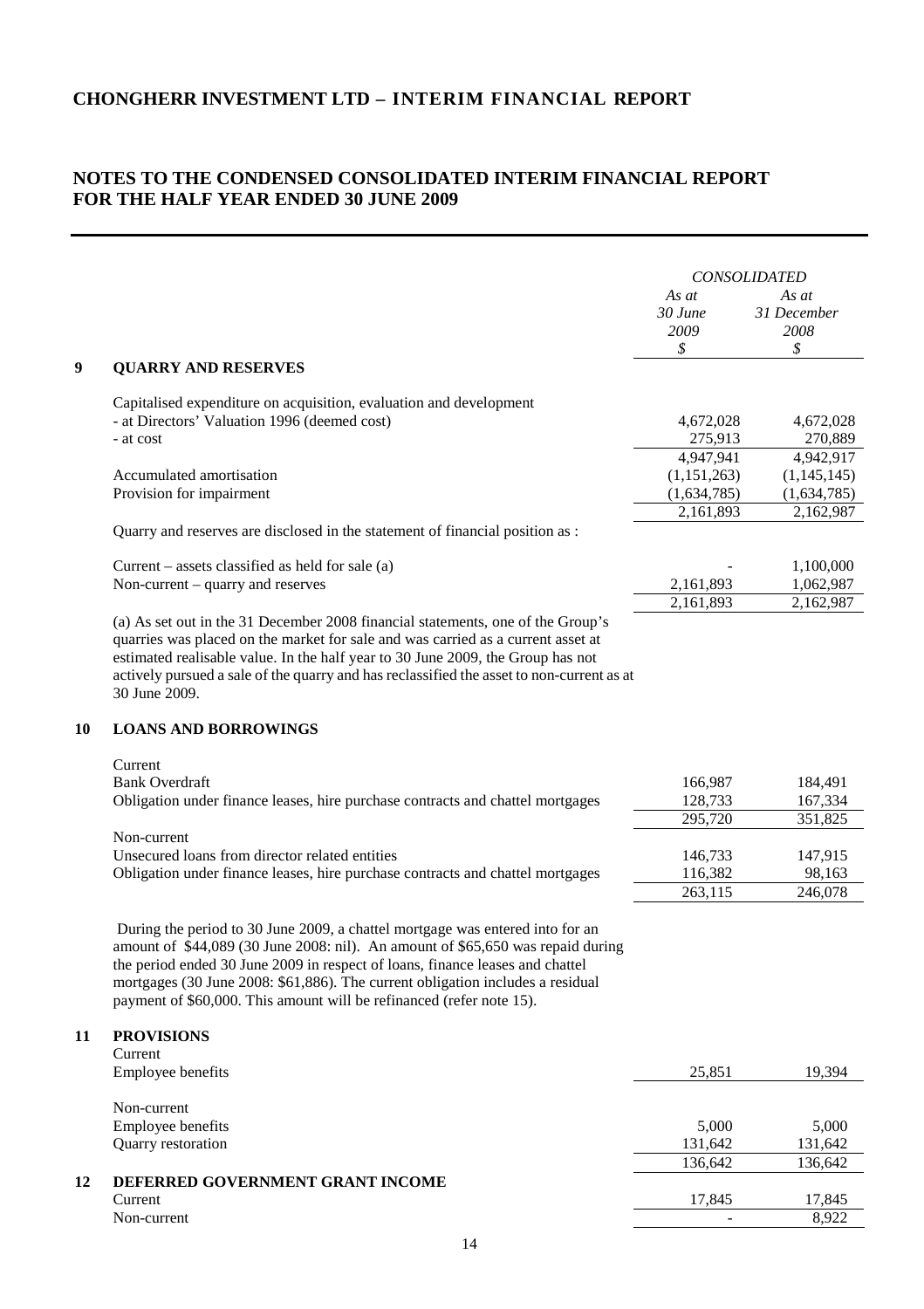### **NOTES TO THE CONDENSED CONSOLIDATED INTERIM FINANCIAL REPORT FOR THE HALF YEAR ENDED 30 JUNE 2009**

#### **13 SEGMENT REPORTING**

The ChongHerr Group operates solely within the sandstone quarrying industry in Queensland. A significant amount of sandstone product is exported to south-east Asia. The Group manages its business on a geographical basis which reflects the strategic, financial and operational needs – South-east Asia reflects the primary market for product, and Australia reflects the production and corporate activities, as well as some local product sales. The South-east Asia segment is closely integrated with the Australian segment, as it draws its product from Australia.

 Group performance is monitored through segment performance, as this is most relevant to the Group structure. The following table presents financial information regarding geographical segments.

|                                             | South-east Asia | Australia | Total      |
|---------------------------------------------|-----------------|-----------|------------|
|                                             | \$              | \$        | \$         |
| 30 June 2009 (six month period)             |                 |           |            |
| External revenue                            | 1,013,561       | 250,832   | 1,264,393  |
|                                             |                 |           |            |
| Interest income                             | 157,884         |           | 157,884    |
| Interest expense                            |                 | (21, 574) | (21, 574)  |
|                                             |                 |           |            |
| Depreciation and Amortisation               | 1,330           | 89,907    | 91,237     |
|                                             |                 |           |            |
| Reportable segment loss before income tax   | (264,097)       | 136,103   | (127, 994) |
| Unallocated corporate expenses              |                 |           | (215, 811) |
| Consolidated loss before income tax         |                 |           | (343, 805) |
|                                             |                 |           |            |
| 30 June 2008 (six month period)             |                 |           |            |
| External revenue                            | 1,230,563       | 98,435    | 1,328,998  |
|                                             |                 |           |            |
| Interest income                             | 155,254         | 2,999     | 158,253    |
| Interest expense                            |                 | (21, 872) | (21, 872)  |
|                                             |                 |           |            |
| Depreciation and Amortisation               | 2,115           | 98,450    | 100,565    |
|                                             |                 |           |            |
| Reportable segment profit before income tax | 239,838         | 56,104    | 295,942    |
| Unallocated corporate expenses              |                 |           | (263, 856) |
| Consolidated profit before income tax       |                 |           | 32,086     |
|                                             |                 |           |            |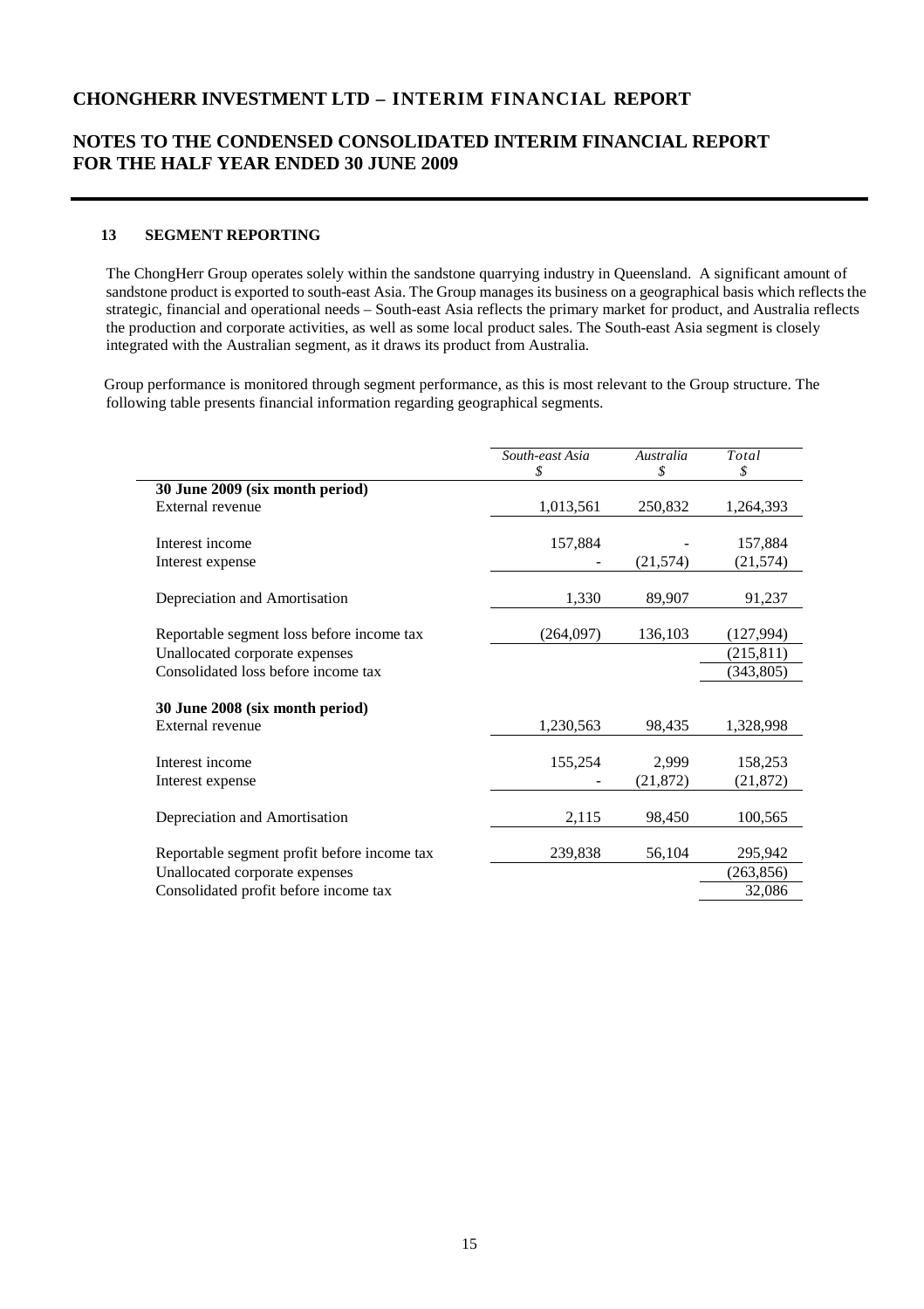# **NOTES TO THE CONDENSED CONSOLIDATED INTERIM FINANCIAL REPORT FOR THE HALF YEAR ENDED 30 JUNE 2009**

#### **13. SEGMENT REPORTING (continued)**

|                                                                             | South-east Asia<br>\$ | Australia<br>\$ | Total<br>\$            |
|-----------------------------------------------------------------------------|-----------------------|-----------------|------------------------|
| 30 June 2009                                                                |                       |                 |                        |
| Segment assets                                                              | 2,327,395             | 3,355,238       | 5,682,633              |
| <b>Unallocated</b> assets                                                   |                       |                 |                        |
| <b>Total</b> assets                                                         |                       |                 | $\overline{5,}682,633$ |
| Assets held for sale                                                        |                       |                 |                        |
| Segment liabilities                                                         |                       | 1,263,360       | 1,263,360              |
| <b>Unallocated liabilities</b>                                              |                       |                 |                        |
| <b>Total liabilities</b>                                                    |                       |                 | 1,263,360              |
| Other material non-cash items (six month period):                           |                       |                 |                        |
| Impairment loss/(reversal)                                                  | 45,256                |                 | 45,256                 |
| Capital expenditure                                                         |                       | 52,963          | 52,963                 |
| 31 December 2008                                                            |                       |                 |                        |
| Segment assets                                                              | 2,480,040             | 3,528,953       | 6,008,993              |
| <b>Unallocated</b> assets                                                   |                       |                 |                        |
| <b>Total</b> assets                                                         |                       |                 | 6,008,993              |
| Assets held for sale                                                        |                       | 1,100,000       | 1,100,000              |
| <b>Segment liabilities</b>                                                  |                       | 1,245,915       | 1,245,915              |
| <b>Unallocated liabilities</b>                                              |                       |                 |                        |
| <b>Total liabilities</b>                                                    |                       |                 | 1,245,915              |
| Other material non-cash items (30 June 2008):<br>Impairment loss/(reversal) | (99, 812)             |                 | (99, 812)              |
| Capital expenditure                                                         |                       | 2,590           | 2,590                  |

The revenue reported above represents revenue generated from external customers on the basis of geographical location of customer. Refer to Note 17 details of economic dependency on a South-east Asia based customer. There were no inter-segment sales during the reporting periods.

Segment result represents the profit/(loss) earned by each segment without allocation of corporate/administration cost and finance costs. All assets and liabilities are allocated to reportable segments on the basis of geographical location.

The ChongHerr Group has adopted AASB 8 (Operating Segments) and AASB 2008-3 (Amendments to Australian Accounting Standards arising from AASB 8) with effect from 1 January 2009. ASSB 8 requires operating segments to be identified on the basis of the internal information by which Board and Management manage the Group. The adoption of AASB 8 has not resulted in any change to segment information for the ChongHerr Group.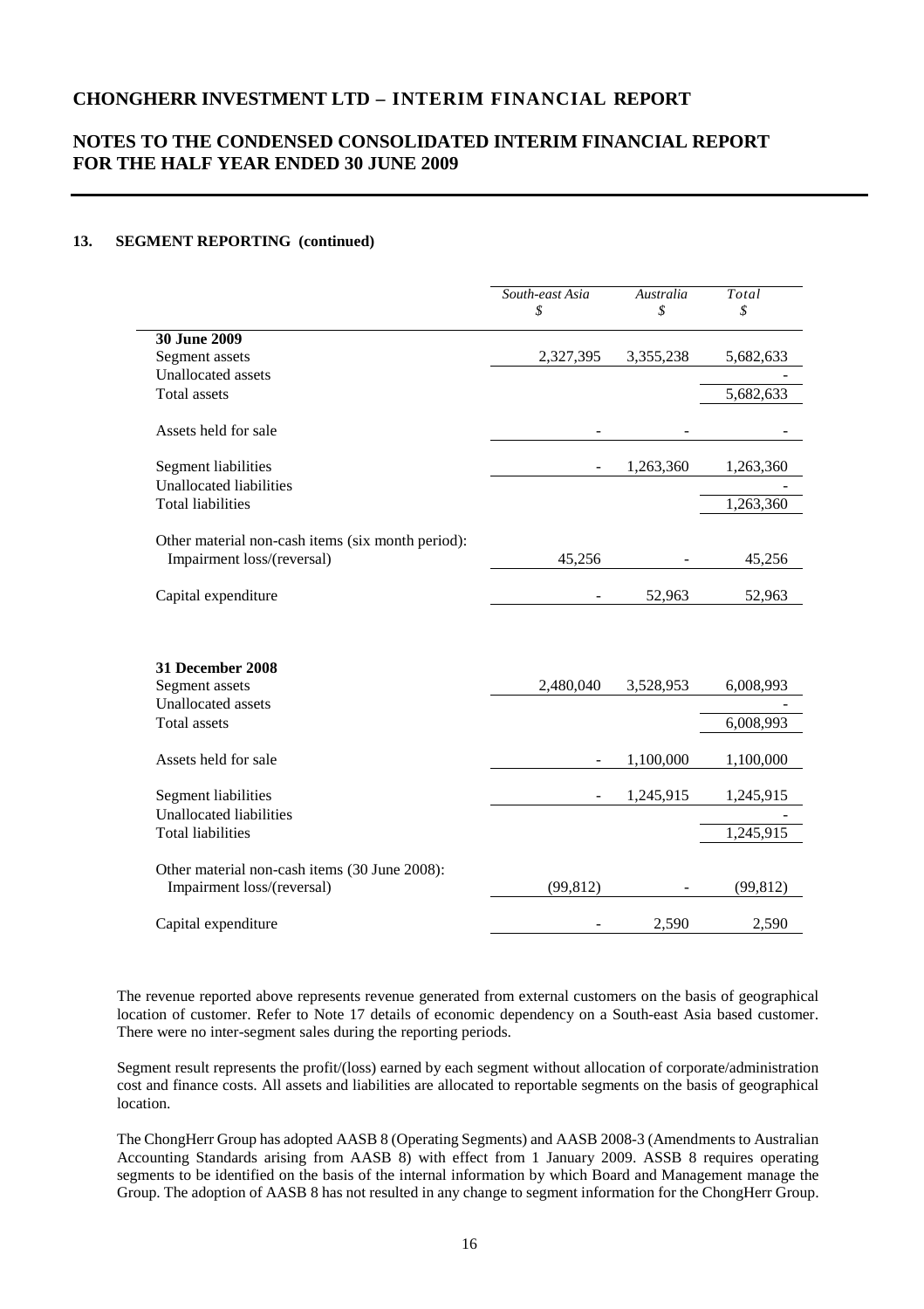# **NOTES TO THE CONDENSED CONSOLIDATED INTERIM FINANCIAL REPORT FOR THE HALF YEAR ENDED 30 JUNE 2009**

#### **14 EVENTS AFTER THE BALANCE DATE**

Since balance date the Group has continued to pursue the matters detailed in Note 1(b) regarding going concern and the collection of amounts owing to the Group. In particular, the directors have agreed a further repayment schedule with the debtor which would result in the clearance of the entire balance due of \$2,104,064 by June 2010. Payments of \$153,470 have been received since balance date.

Since balance date the Group has also refinanced \$60,000 relating to the pay out of the residual value of a hire purchase agreement. The residual is due be paid out in out in September and is currently classified as a current liability (refer Note 10).

There are no other matters or circumstances that have arisen since the end of the financial period that significantly affected or may significantly affect the operations of the ChongHerr Group, the results of those operations, or the state of affairs of the ChongHerr Group in subsequent financial periods.

#### **15 CAPITAL COMMITMENTS**

At 30 June 2009, the ChongHerr Group had no commitment to purchase capital equipment.

#### **16 RELATED PARTY DISCLOSURES**

The total amount of transactions entered into with key management personnel for the six months ended 30 June 2009 and 2008 are:

|                                                                | 30 June 2009 | 30 June 2008 |
|----------------------------------------------------------------|--------------|--------------|
| Qing Hua Investments Pty Ltd (related to Messrs D Liu $&Z$ Lu) |              |              |
| - loan balance                                                 | 146.733      | 138,654      |
| - interest accrued                                             | 4.609        | 4.635        |
| - loan repayments                                              | 792          | 424          |
|                                                                |              |              |

The loan is unsecured and not repayable before 30 June 2010.

#### **17 ECONOMIC DEPENDENCY**

The ChongHerr group is economically dependent on Shenzhen Helidon Sandstone Ltd which is a company domiciled in China. Shenzhen Helidon Sandstone outstanding debtor balance as at 30 June 2009 is \$2,104,064 (2008: \$2,260,528) of which \$1,287,792 is past due. This receivable amount is 87% (2008:96%) of total trade receivables. Sales to this customer in the 6 months to 30 June 2009 were \$1,013,561(2008: \$1,286,022), being 80% (2008: 97%) of total Group sales. Further details of these amounts and arrangements with this debtor are set out in Note 5.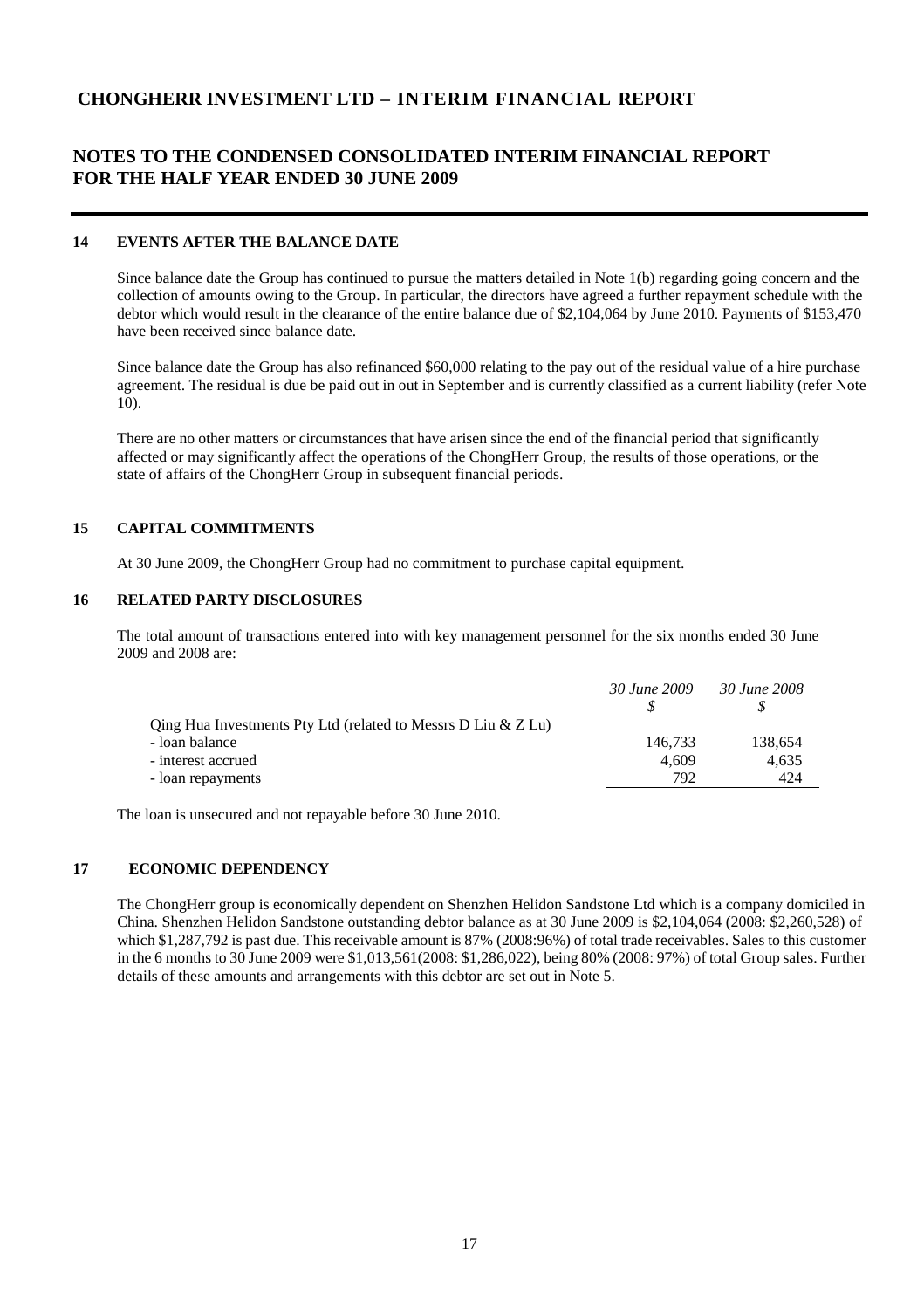# **Directors' Declaration**

In the opinion of the directors of ChongHerr Investments Ltd ("the Company"):

- a) the financial statements and notes set out on pages 5 to 17 are in accordance with the Corporations Act 2001, including:
	- (i) giving a true and fair view of the Group's financial position as at 30 June 2009 and of its performance for the six months ended on that date; and
	- (ii) complying with Australian Accounting Standard AASB 134 "Interim Financial Reporting" and the Corporations Regulations 2001; and
- b) there are reasonable grounds to believe that the company will be able to pay its debts as and when they become due and payable.

Signed in accordance with a resolution of the directors

Dated this 31st day of August 2009.

刘冶铸

Dehui Liu Managing Director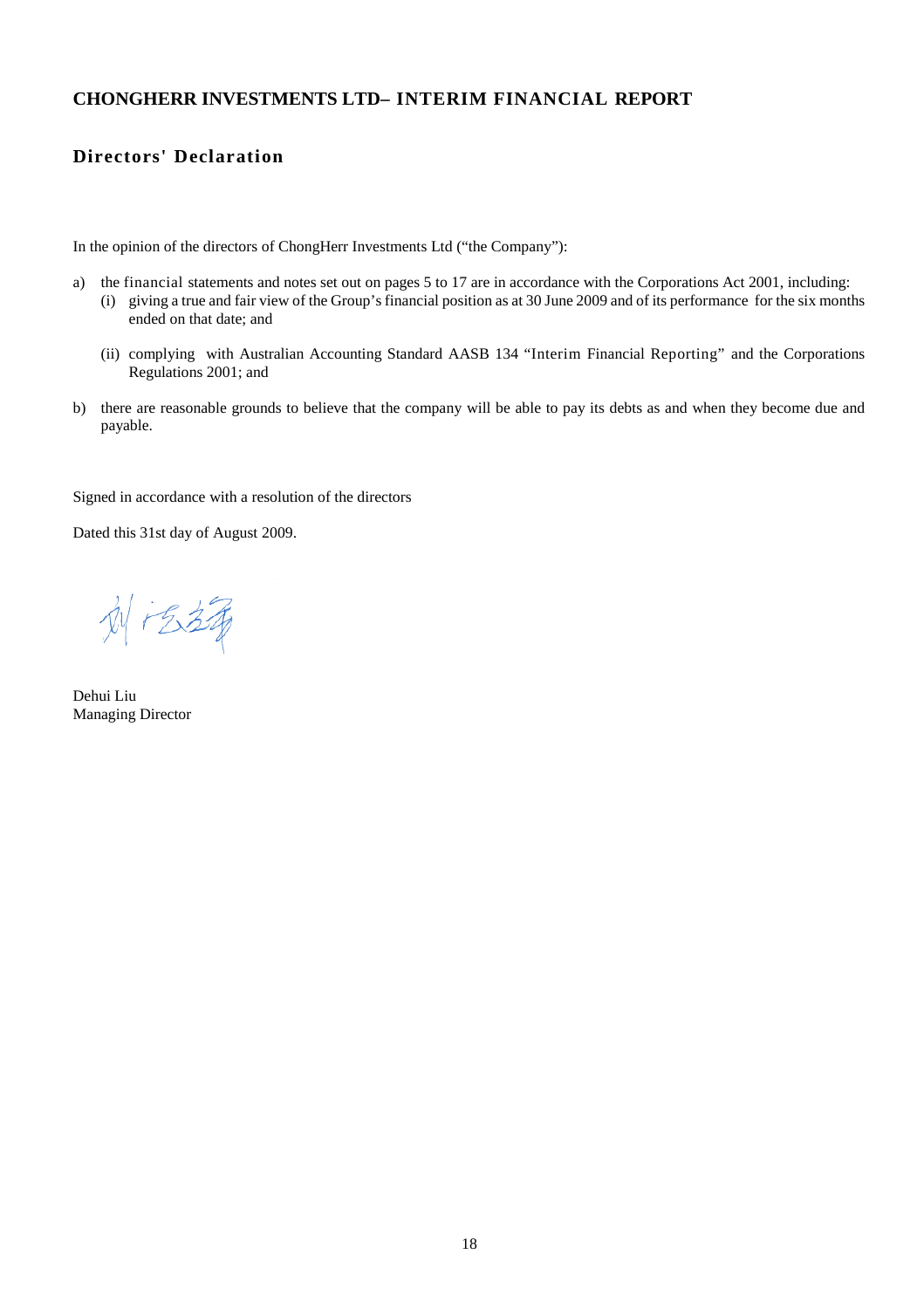

# Independent auditor's review report to the members of **ChongHerr Investments Limited**

We have reviewed the accompanying interim financial report of ChongHerr Investments Limited, which comprises the condensed consolidated statement of financial position as at 30 June 2009, condensed consolidated statement of comprehensive income, condensed consolidated statement of changes in equity and condensed consolidated statement of cash flows for the halfyear ended on that date, a statement of accounting policies and other explanatory notes and the directors' declaration set out on pages 5 to 18 of the Group comprising the company and the entities it controlled at the half-year's end or from time to time during the half-year.

#### Directors' responsibility for the interim financial report

The directors of the company are responsible for the preparation and fair presentation of the interim financial report in accordance with Australian Accounting Standards (including the Australian Accounting Interpretations) and the Corporations Act 2001. This responsibility includes establishing and maintaining internal control relevant to the preparation and fair presentation of the interim financial report that is free from material misstatement, whether due to fraud or error; selecting and applying appropriate accounting policies; and making accounting estimates that are reasonable in the circumstances.

#### Auditor's responsibility

Our responsibility is to express a conclusion on the interim financial report based on our review. We conducted our review in accordance with Auditing Standard on Review Engagements ASRE 2410 Review of Interim and Other Financial Reports Performed by the Independent Auditor of the Entity, in order to state whether, on the basis of the procedures described, we have become aware of any matter that makes us believe that the interim financial report is not in accordance with the Corporations Act 2001 including: giving a true and fair view of the Group's financial position as at 30 June 2009 and its performance for the half-year ended on that date; and complying with Australian Accounting Standard AASB 134 Interim Financial Reporting and the Corporations Regulations 2001. As auditor of ChongHerr Investments Limited, ASRE 2410 requires that we comply with the ethical requirements relevant to the audit of the annual financial report.

A review of a interim financial report consists of making enquiries, primarily of persons responsible for financial and accounting matters, and applying analytical and other review procedures. A review is substantially less in scope than an audit conducted in accordance with Australian Auditing Standards and consequently does not enable us to obtain assurance that we would become aware of all significant matters that might be identified in an audit. Accordingly, we do not express an audit opinion.

#### Independence

In conducting our review, we have complied with the independence requirements of the Corporations Act 2001.